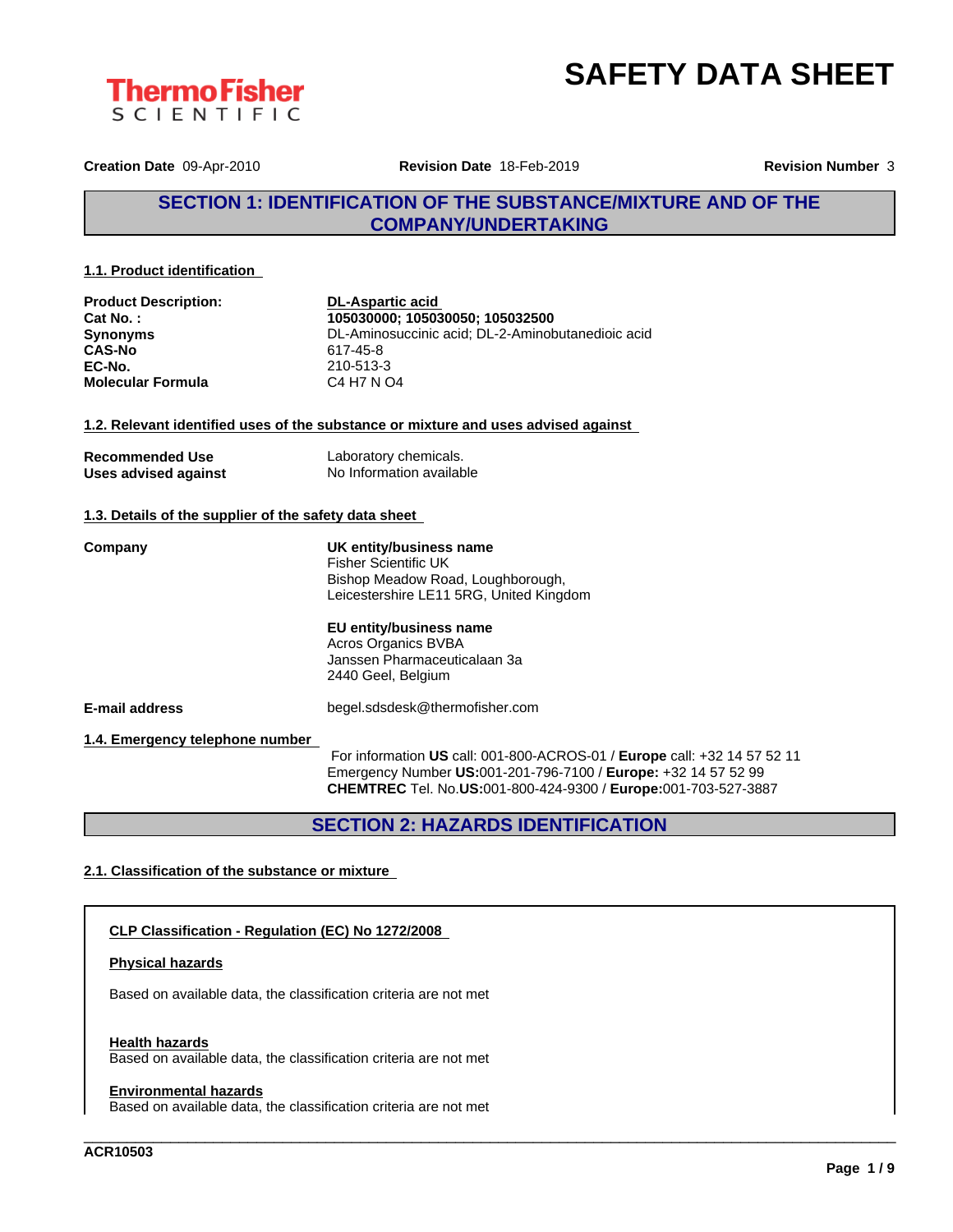#### **2.2. Label elements**

**Hazard Statements**

**Precautionary Statements**

#### **2.3. Other hazards**

No information available

## **SECTION 3: COMPOSITION/INFORMATION ON INGREDIENTS**

#### **3.1. Substances**

| Component              | <b>CAS-No</b>        | EC-No.                 | Weight % | l CLP Classification -<br>- Regulation (EC) No<br>1272/2008 |
|------------------------|----------------------|------------------------|----------|-------------------------------------------------------------|
| יח<br>DL-Aspartic acid | 7-45-8<br><b>CA7</b> | EEC No.<br>. 210-513-3 | 99       |                                                             |

*Full text of Hazard Statements: see section 16*

## **SECTION 4: FIRST AID MEASURES**

#### **4.1. Description of first aid measures**

| <b>Eye Contact</b>                                               | Rinse immediately with plenty of water, also under the eyelids, for at least 15 minutes. Get<br>medical attention.                 |
|------------------------------------------------------------------|------------------------------------------------------------------------------------------------------------------------------------|
| <b>Skin Contact</b>                                              | Wash off immediately with soap and plenty of water while removing all contaminated<br>clothes and shoes. Obtain medical attention. |
| Ingestion                                                        | Clean mouth with water. Get medical attention.                                                                                     |
| <b>Inhalation</b>                                                | Remove from exposure, lie down. Move to fresh air.                                                                                 |
| Self-Protection of the First Aider                               | No special precautions required.                                                                                                   |
| 4.2. Most important symptoms and effects, both acute and delayed |                                                                                                                                    |

No information available.

#### **4.3. Indication of any immediate medical attention and special treatment needed**

**Notes to Physician** Treat symptomatically.

## **SECTION 5: FIREFIGHTING MEASURES**

\_\_\_\_\_\_\_\_\_\_\_\_\_\_\_\_\_\_\_\_\_\_\_\_\_\_\_\_\_\_\_\_\_\_\_\_\_\_\_\_\_\_\_\_\_\_\_\_\_\_\_\_\_\_\_\_\_\_\_\_\_\_\_\_\_\_\_\_\_\_\_\_\_\_\_\_\_\_\_\_\_\_\_\_\_\_\_\_\_\_\_\_\_\_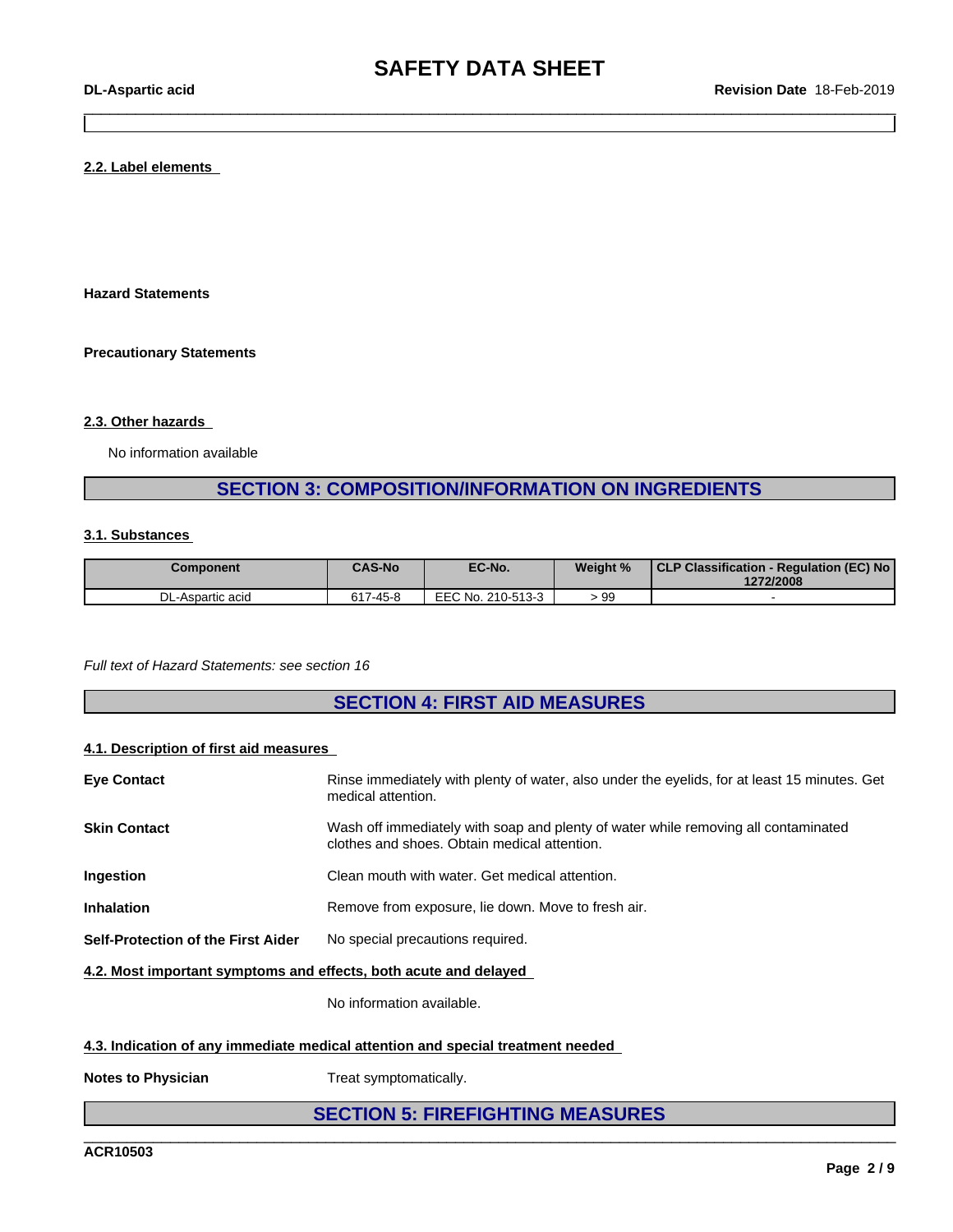#### **5.1. Extinguishing media**

#### **Suitable Extinguishing Media**

Water spray. Carbon dioxide (CO<sub>2</sub>). Dry chemical. Chemical foam.

#### **Extinguishing media which must not be used for safety reasons** No information available.

#### **5.2. Special hazards arising from the substance or mixture**

Thermal decomposition can lead to release of irritating gases and vapors.

#### **Hazardous Combustion Products**

Nitrogen oxides (NOx), Carbon monoxide (CO), Carbon dioxide (CO2).

#### **5.3. Advice for firefighters**

As in any fire, wear self-contained breathing apparatus pressure-demand, MSHA/NIOSH (approved or equivalent) and full protective gear.

### **SECTION 6: ACCIDENTAL RELEASE MEASURES**

#### **6.1. Personal precautions, protective equipment and emergency procedures**

Ensure adequate ventilation.

#### **6.2. Environmental precautions**

See Section 12 for additional ecological information.

#### **6.3. Methods and material for containment and cleaning up**

Avoid dust formation. Sweep up or vacuum up spillage and collect in suitable container for disposal.

#### **6.4. Reference to other sections**

Refer to protective measures listed in Sections 8 and 13.

**SECTION 7: HANDLING AND STORAGE**

#### **7.1. Precautions for safe handling**

Avoid contact with skin and eyes. Do not breathe dust.

#### **Hygiene Measures**

Handle in accordance with good industrial hygiene and safety practice. Keep away from food, drink and animal feeding stuffs. Do not eat, drink or smoke when using this product. Remove and wash contaminated clothing before re-use. Wash hands before breaks and at the end of workday.

\_\_\_\_\_\_\_\_\_\_\_\_\_\_\_\_\_\_\_\_\_\_\_\_\_\_\_\_\_\_\_\_\_\_\_\_\_\_\_\_\_\_\_\_\_\_\_\_\_\_\_\_\_\_\_\_\_\_\_\_\_\_\_\_\_\_\_\_\_\_\_\_\_\_\_\_\_\_\_\_\_\_\_\_\_\_\_\_\_\_\_\_\_\_

#### **7.2. Conditions for safe storage, including any incompatibilities**

Keep in a dry, cool and well-ventilated place. Keep container tightly closed.

#### **7.3. Specific end use(s)**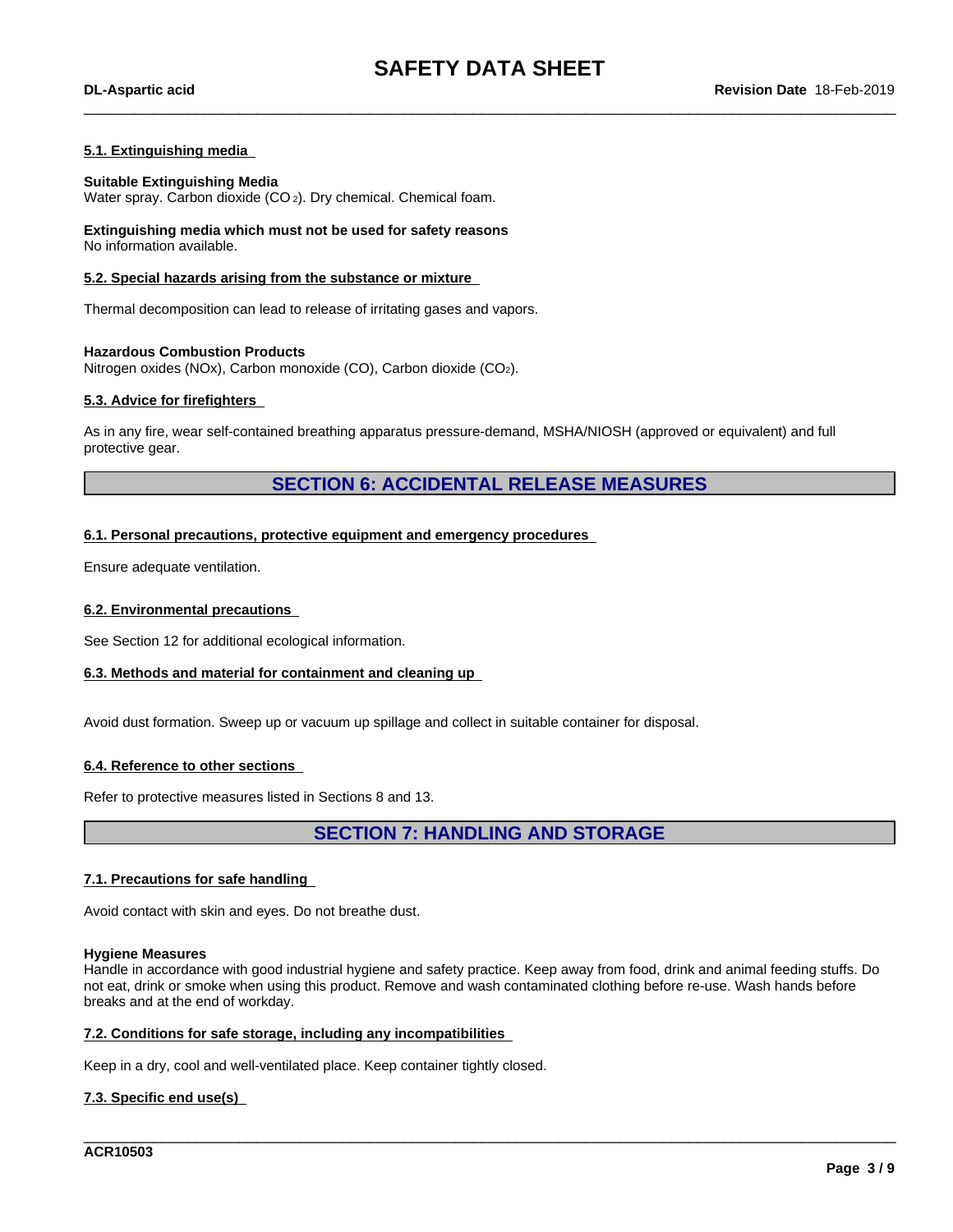## **SAFETY DATA SHEET**

Use in laboratories

### **SECTION 8: EXPOSURE CONTROLS/PERSONAL PROTECTION**

#### **8.1. Control parameters**

#### **Exposure limits**

This product, as supplied, does not contain any hazardous materials with occupational exposure limits established by the region specific regulatory bodies

#### **Biological limit values**

This product, as supplied, does not contain any hazardous materials with biological limits established by the region specific regulatory bodies

#### **Monitoring methods**

BS EN 14042:2003 Title Identifier: Workplace atmospheres. Guide for the application and use of procedures for the assessment of exposure to chemical and biological agents.

MDHS14/3 General methods for sampling and gravimetric analysis of respirable and inhalable dust

#### **Derived No Effect Level (DNEL)** No information available

| Oral              | <b>Chronic effects</b><br>(systemic) |
|-------------------|--------------------------------------|
|                   |                                      |
| Dermal            |                                      |
| <b>Inhalation</b> |                                      |

#### **Predicted No Effect Concentration** No information available. **(PNEC)**

#### **8.2. Exposure controls**

#### **Engineering Measures**

None under normal use conditions.

| Personal protective equipment<br><b>Eye Protection</b>                 |                                                                           | Safety glasses with side-shields (European standard - EN 166) |                              |                                                                          |
|------------------------------------------------------------------------|---------------------------------------------------------------------------|---------------------------------------------------------------|------------------------------|--------------------------------------------------------------------------|
| <b>Hand Protection</b>                                                 | Protective gloves                                                         |                                                               |                              |                                                                          |
| Glove material<br>Nitrile rubber<br>Neoprene<br>Natural rubber<br>PVC. | Breakthrough time Glove thickness<br>See manufacturers<br>recommendations |                                                               | <b>EU</b> standard<br>EN 374 | Glove comments<br>(minimum requirement)                                  |
| Skin and body protection                                               |                                                                           |                                                               |                              | Wear appropriate protective gloves and clothing to prevent skin exposure |

Inspect gloves before use.

Please observe the instructions regarding permeability and breakthrough time which are provided by the supplier of the gloves. (Refer to manufacturer/supplier for information)

Ensure gloves are suitable for the task: Chemical compatability, Dexterity, Operational conditions, User susceptibility, e.g. sensitisation effects, also take into consideration the specific local conditions under which the product is used, such as the danger of cuts, abrasion.

\_\_\_\_\_\_\_\_\_\_\_\_\_\_\_\_\_\_\_\_\_\_\_\_\_\_\_\_\_\_\_\_\_\_\_\_\_\_\_\_\_\_\_\_\_\_\_\_\_\_\_\_\_\_\_\_\_\_\_\_\_\_\_\_\_\_\_\_\_\_\_\_\_\_\_\_\_\_\_\_\_\_\_\_\_\_\_\_\_\_\_\_\_\_

Remove gloves with care avoiding skin contamination.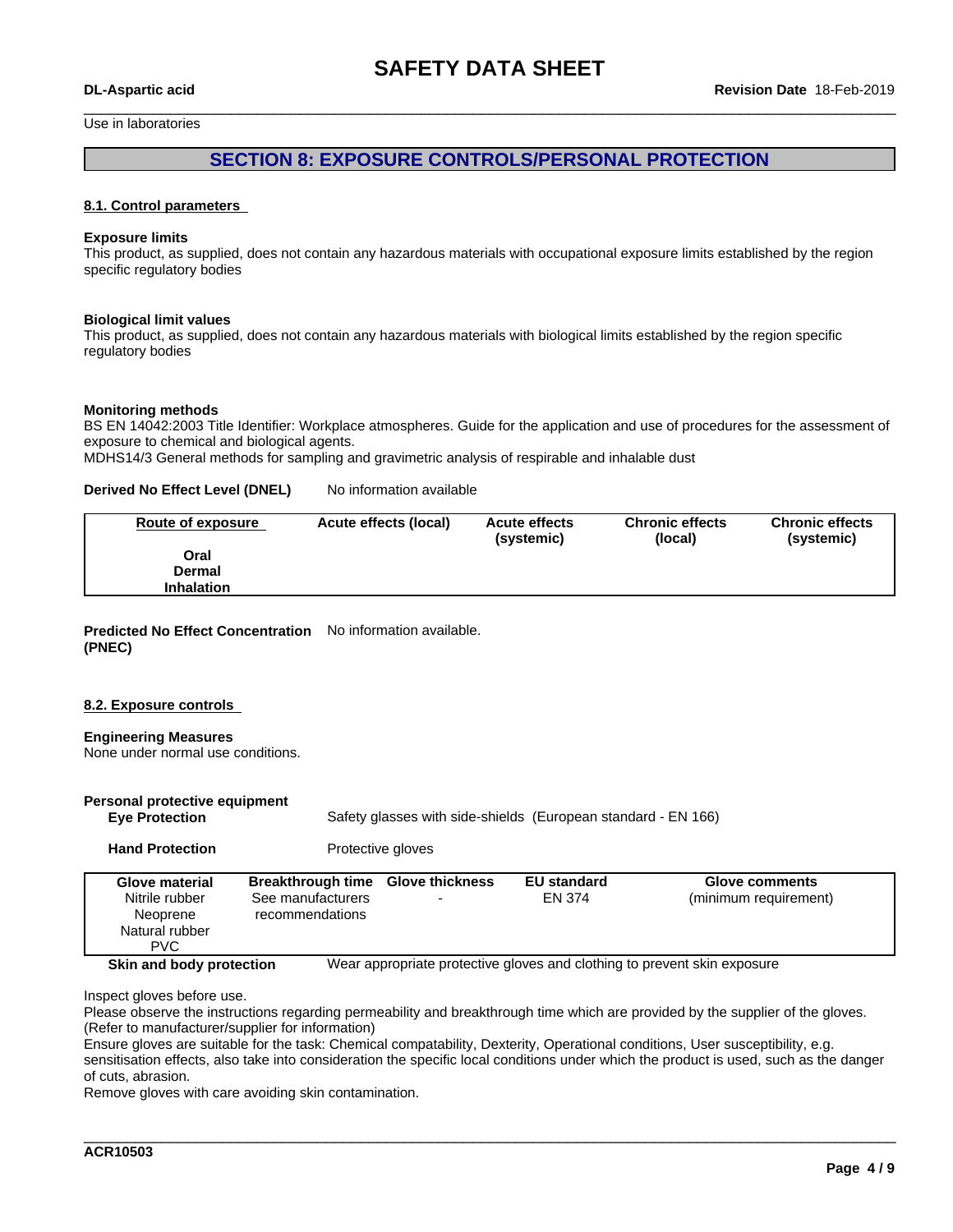# **SAFETY DATA SHEET**<br>Revision Date 18-Feb-2019

| <b>DL-Aspartic acid</b>       | Revision Date 18-Feb-2019                                                                                                                                                                                 |  |  |  |  |  |  |
|-------------------------------|-----------------------------------------------------------------------------------------------------------------------------------------------------------------------------------------------------------|--|--|--|--|--|--|
| <b>Respiratory Protection</b> | No protective equipment is needed under normal use conditions.                                                                                                                                            |  |  |  |  |  |  |
| Large scale/emergency use     | Use a NIOSH/MSHA or European Standard EN 136 approved respirator if exposure limits<br>are exceeded or if irritation or other symptoms are experienced<br><b>Recommended Filter type: Particle filter</b> |  |  |  |  |  |  |
| Small scale/Laboratory use    | Maintain adequate ventilation                                                                                                                                                                             |  |  |  |  |  |  |
|                               |                                                                                                                                                                                                           |  |  |  |  |  |  |

**Environmental exposure controls** No information available.

## **SECTION 9: PHYSICAL AND CHEMICAL PROPERTIES**

#### **9.1. Information on basic physical and chemical properties**

| Appearance<br><b>Physical State</b>            | White<br>Powder Solid       |                                          |  |
|------------------------------------------------|-----------------------------|------------------------------------------|--|
| Odor                                           | Odorless                    |                                          |  |
| <b>Odor Threshold</b>                          | No data available           |                                          |  |
| рH                                             | No information available    |                                          |  |
| <b>Melting Point/Range</b>                     | 300 °C / 572 °F             |                                          |  |
| <b>Softening Point</b>                         | No data available           |                                          |  |
| <b>Boiling Point/Range</b>                     | No information available    |                                          |  |
| <b>Flash Point</b>                             | No information available    | <b>Method -</b> No information available |  |
| <b>Evaporation Rate</b>                        | Not applicable              | Solid                                    |  |
| <b>Flammability (solid,gas)</b>                | No information available    |                                          |  |
| <b>Explosion Limits</b>                        | No data available           |                                          |  |
| <b>Vapor Pressure</b>                          | No data available           |                                          |  |
| <b>Vapor Density</b>                           | Not applicable              | Solid                                    |  |
| Specific Gravity / Density                     | $1.66$ (H <sub>2</sub> O=1) |                                          |  |
| <b>Bulk Density</b>                            | No data available           |                                          |  |
| <b>Water Solubility</b>                        | soluble                     |                                          |  |
| Solubility in other solvents                   | No information available    |                                          |  |
| <b>Partition Coefficient (n-octanol/water)</b> |                             |                                          |  |
| <b>Autoignition Temperature</b>                |                             |                                          |  |
| <b>Decomposition Temperature</b>               | No data available           |                                          |  |
| <b>Viscosity</b>                               | Not applicable              | Solid                                    |  |
| <b>Explosive Properties</b>                    | No information available    |                                          |  |
| <b>Oxidizing Properties</b>                    | No information available    |                                          |  |
| 9.2. Other information                         |                             |                                          |  |
| <b>Molecular Formula</b>                       | C4 H7 N O4                  |                                          |  |
| <b>Molecular Weight</b>                        | 133.1                       |                                          |  |

## **SECTION 10: STABILITY AND REACTIVITY**

\_\_\_\_\_\_\_\_\_\_\_\_\_\_\_\_\_\_\_\_\_\_\_\_\_\_\_\_\_\_\_\_\_\_\_\_\_\_\_\_\_\_\_\_\_\_\_\_\_\_\_\_\_\_\_\_\_\_\_\_\_\_\_\_\_\_\_\_\_\_\_\_\_\_\_\_\_\_\_\_\_\_\_\_\_\_\_\_\_\_\_\_\_\_

**10.1. Reactivity** None known, based on information available

**10.2. Chemical stability**

Stable under normal conditions.

**10.3. Possibility of hazardous reactions**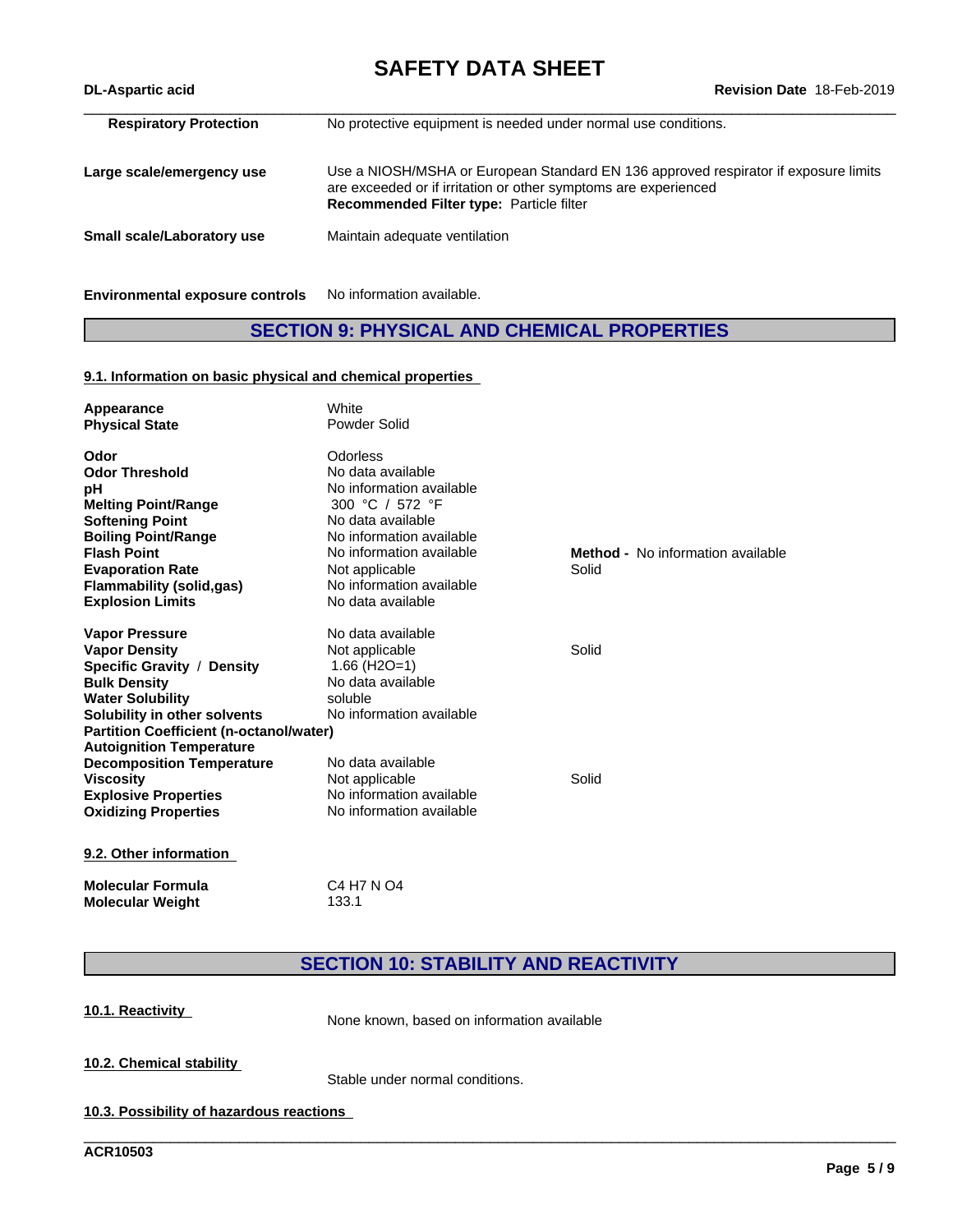# **SAFETY DATA SHEET**<br>Revision Date 18-Feb-2019

| <b>Hazardous Polymerization</b><br><b>Hazardous Reactions</b> | No information available.<br>No information available. |
|---------------------------------------------------------------|--------------------------------------------------------|
| 10.4. Conditions to avoid                                     | Incompatible products.                                 |
| 10.5. Incompatible materials                                  | Strong oxidizing agents.                               |

#### **10.6. Hazardous decomposition products**

Nitrogen oxides (NOx). Carbon monoxide (CO). Carbon dioxide (CO2).

## **SECTION 11: TOXICOLOGICAL INFORMATION**

#### **11.1. Information on toxicologicaleffects**

| <b>Product Information</b>                                                  | No acute toxicity information is available for this product                                                          |
|-----------------------------------------------------------------------------|----------------------------------------------------------------------------------------------------------------------|
| (a) acute toxicity;<br>Oral<br>Dermal<br><b>Inhalation</b>                  | No data available<br>No data available<br>No data available                                                          |
| (b) skin corrosion/irritation;                                              | No data available                                                                                                    |
| (c) serious eye damage/irritation;                                          | No data available                                                                                                    |
| (d) respiratory or skin sensitization;<br><b>Respiratory</b><br><b>Skin</b> | No data available<br>No data available                                                                               |
| (e) germ cell mutagenicity;                                                 | No data available                                                                                                    |
| (f) carcinogenicity;                                                        | No data available                                                                                                    |
|                                                                             | There are no known carcinogenic chemicals in this product                                                            |
| (g) reproductive toxicity;                                                  | No data available                                                                                                    |
| (h) STOT-single exposure;                                                   | No data available                                                                                                    |
| (i) STOT-repeated exposure;                                                 | No data available                                                                                                    |
| <b>Target Organs</b>                                                        | No information available.                                                                                            |
| (j) aspiration hazard;                                                      | Not applicable<br>Solid                                                                                              |
| <b>Other Adverse Effects</b>                                                | The toxicological properties have not been fully investigated. See actual entry in RTECS for<br>complete information |
| Symptoms / effects, both acute and No information available                 |                                                                                                                      |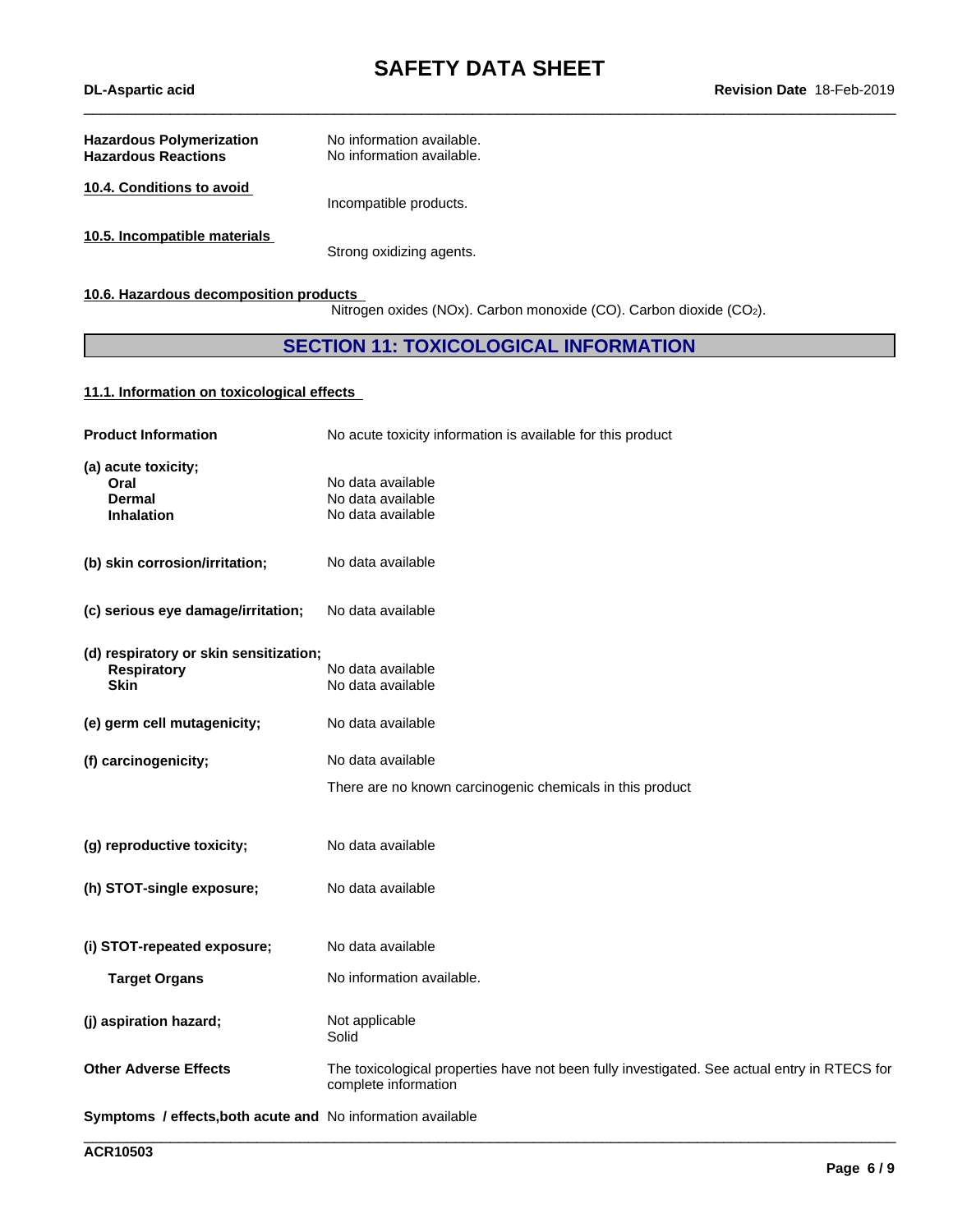# **SAFETY DATA SHEET**<br>Revision Date 18-Feb-2019

**delayed**

#### **SECTION 12: ECOLOGICAL INFORMATION**

| Contains no substances known to be hazardous to the environment or that are not<br>degradable in waste water treatment plants.                                                                                |
|---------------------------------------------------------------------------------------------------------------------------------------------------------------------------------------------------------------|
| Soluble in water, Persistence is unlikely, based on information available.                                                                                                                                    |
| Bioaccumulation is unlikely                                                                                                                                                                                   |
| The product is water soluble, and may spread in water systems Will likely be mobile in the<br>environment due to its water solubility. Highly mobile in soils                                                 |
| No data available for assessment.                                                                                                                                                                             |
| This product does not contain any known or suspected endocrine disruptors<br>This product does not contain any known or suspected substance<br>This product does not contain any known or suspected substance |
|                                                                                                                                                                                                               |

## **SECTION 13: DISPOSAL CONSIDERATIONS**

#### **13.1. Waste treatment methods**

| Waste from Residues / Unused<br><b>Products</b> | Chemical waste generators must determine whether a discarded chemical is classified as a<br>hazardous waste. Consult local, regional, and national hazardous waste regulations to<br>ensure complete and accurate classification. |
|-------------------------------------------------|-----------------------------------------------------------------------------------------------------------------------------------------------------------------------------------------------------------------------------------|
| <b>Contaminated Packaging</b>                   | Empty remaining contents. Dispose of in accordance with local regulations. Do not re-use<br>empty containers.                                                                                                                     |
| European Waste Catalogue (EWC)                  | According to the European Waste Catalogue, Waste Codes are not product specific, but<br>application specific.                                                                                                                     |
| <b>Other Information</b>                        | Waste codes should be assigned by the user based on the application for which the product<br>was used.                                                                                                                            |

## **SECTION 14: TRANSPORT INFORMATION**

\_\_\_\_\_\_\_\_\_\_\_\_\_\_\_\_\_\_\_\_\_\_\_\_\_\_\_\_\_\_\_\_\_\_\_\_\_\_\_\_\_\_\_\_\_\_\_\_\_\_\_\_\_\_\_\_\_\_\_\_\_\_\_\_\_\_\_\_\_\_\_\_\_\_\_\_\_\_\_\_\_\_\_\_\_\_\_\_\_\_\_\_\_\_

**IMDG/IMO** Not regulated

**14.1. UN number 14.2. UN proper shipping name 14.3. Transport hazard class(es) 14.4. Packing group**

ADR Not regulated

**14.1. UN number 14.2. UN proper shipping name**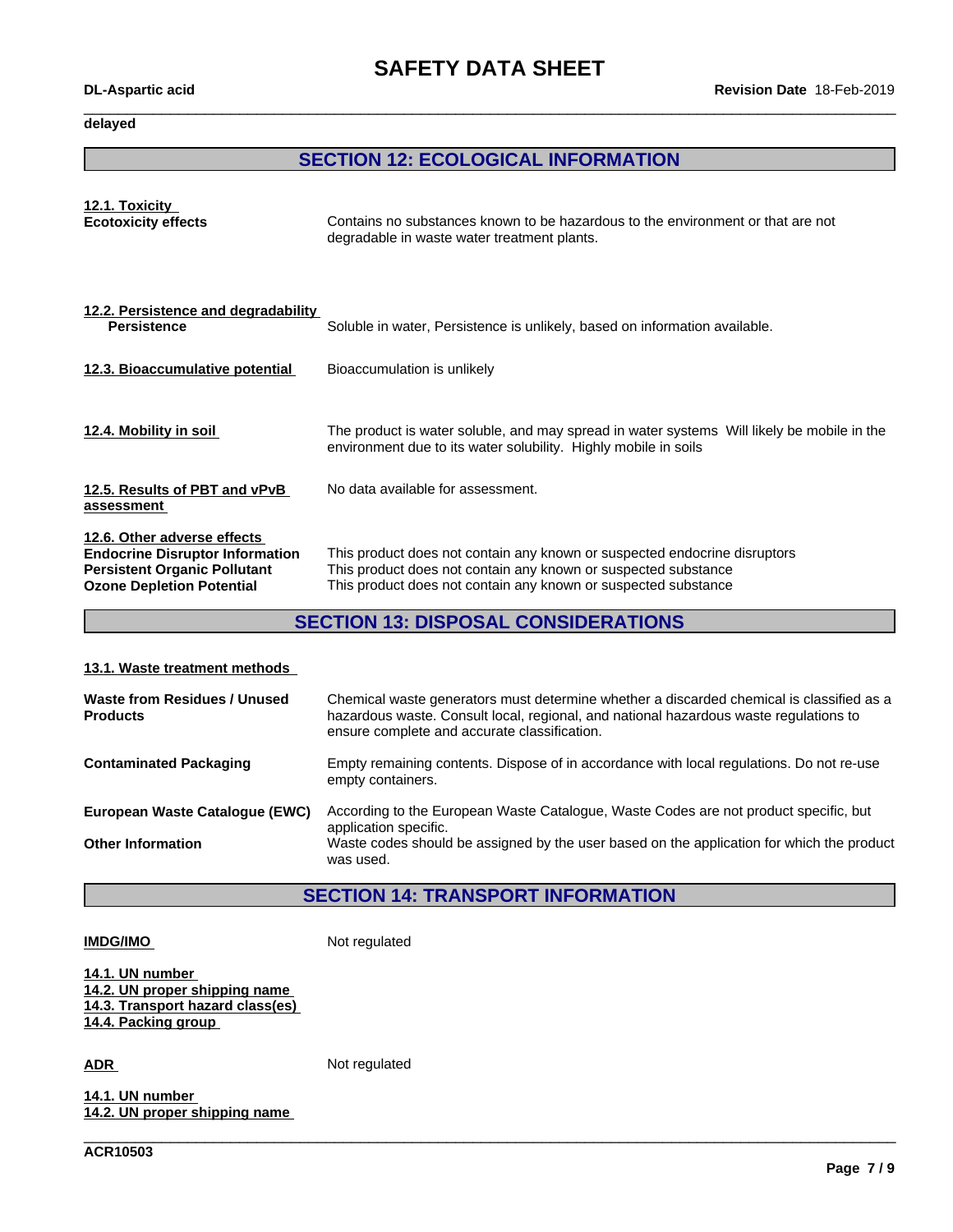**14.3. Transport hazard class(es) 14.4. Packing group**

**IATA** Not regulated

**14.1. UN number 14.2. UN proper shipping name 14.3. Transport hazard class(es) 14.4. Packing group**

**14.5. Environmental hazards** No hazards identified

**14.6. Special precautions for user** No special precautions required

**14.7. Transport in bulk according to** Not applicable, packaged goods **Annex II of MARPOL73/78 and the IBC Code** 

## **SECTION 15: REGULATORY INFORMATION**

#### **15.1. Safety, health and environmental regulations/legislation specific for the substance or mixture**

**International Inventories** X = listed.

| Component        | <b>EINECS</b>     | :LINCS | <b>NLP</b> | <b>TSCA</b> | <b>DSL</b> | <b>NDSL</b> | <b>PICCS</b> | <b>ENCS</b> | <b>IECSC</b> | <b>AICS</b> | <b>KECL</b> |
|------------------|-------------------|--------|------------|-------------|------------|-------------|--------------|-------------|--------------|-------------|-------------|
| DL-Aspartic acid | $0.10 \times 100$ |        |            |             |            |             |              |             |              |             |             |

#### **National Regulations**

| Component                            | <br><br>(VwVwS,<br>ermanvث<br>Classification<br>Water | Class<br>⊥uft -<br>ГΔ-<br>ermanvث |
|--------------------------------------|-------------------------------------------------------|-----------------------------------|
| DL<br>$\sim$<br>nartiu<br>–∆er<br>dü | <b>WGK</b>                                            |                                   |

Take note of Control of Substances Hazardous to Health Regulations (COSHH) 2002 and 2005 Amendment.

#### **15.2. Chemical safety assessment**

A Chemical Safety Assessment/Report (CSA/CSR) has not been conducted

### **SECTION 16: OTHER INFORMATION**

#### **Full text of H-Statements referred to undersections 2 and 3**

#### **Legend**

**CAS** - Chemical Abstracts Service **TSCA** - United States Toxic Substances Control Act Section 8(b) Inventory **EINECS/ELINCS** - European Inventory of Existing Commercial Chemical **DSL/NDSL** - Canadian Domestic Substances List/Non-Domestic Substances/EU List of Notified Chemical Substances<br> **PICCS** - Philippines Inventory of Chemicals and Chemical Substances<br> **ENCS** - Japanese Existing and New Chemical Substances Substances List **PICCS** - Philippines Inventory of Chemicals and Chemical Substances **ENCS** - Japanese Existing and New Chemical Substances<br>**IECSC** - Chinese Inventory of Existing Chemical Substances **AICS** - Australian Inventory of Chemi **IECSC** - Chinese Inventory of Existing Chemical Substances **KECL** - Korean Existing and Evaluated Chemical Substances **NZIoC** - New Zealand Inventory of Chemicals WEL - Workplace Exposure Limit **Conferential Industrial Hygienists TWA - Time Weighted Average**<br>**ACGIH** - American Conference of Governmental Industrial Hygienists **IARC** - International Agency for Research on Cancer

**ACGIH** - American Conference of Governmental Industrial Hygienists **DNEL** - Derived No Effect Level

**PNEC** - Predicted No Effect Concentration

\_\_\_\_\_\_\_\_\_\_\_\_\_\_\_\_\_\_\_\_\_\_\_\_\_\_\_\_\_\_\_\_\_\_\_\_\_\_\_\_\_\_\_\_\_\_\_\_\_\_\_\_\_\_\_\_\_\_\_\_\_\_\_\_\_\_\_\_\_\_\_\_\_\_\_\_\_\_\_\_\_\_\_\_\_\_\_\_\_\_\_\_\_\_